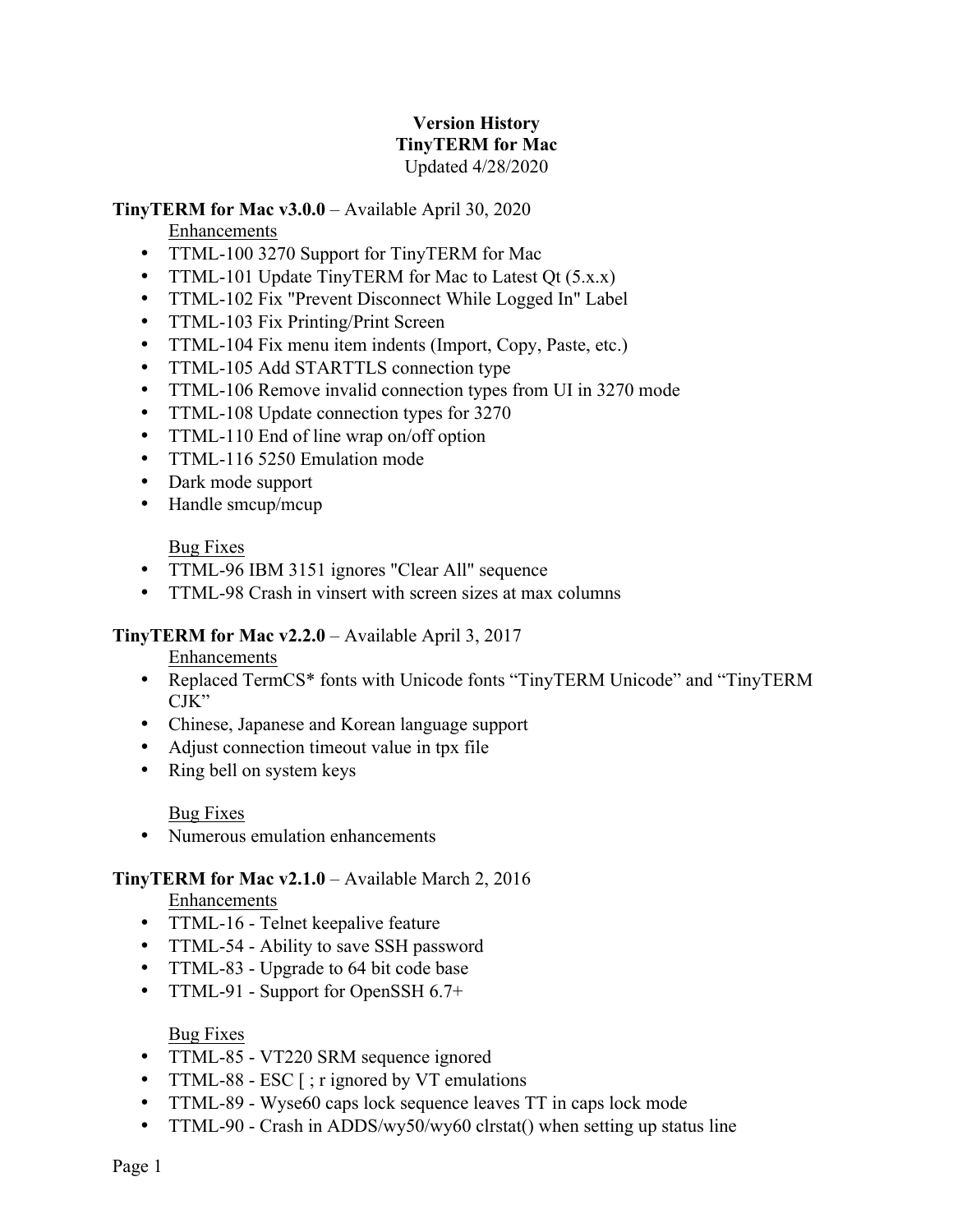## **TinyTERM for Mac v2.0.8** – Available March 31, 2015

Enhancements

• TTML-79 - Option for block or line

Bug Fixes

- TTML-78 Cursor disappears in Wyse60 when host sets it to line
- TTML-80 Add license won't light when editing Registered Name
- TTML-81 Mac Console emulation not supplying proper terminal type to local shell
- TTML-82 Keypad Enter key sends  $\textdegree$ C
- TTML-84 Crash in licensing if the web server cannot be contacted

#### **TinyTERM for Mac v2.0.7** – Available January 21, 2015

Enhancements

- TTML-1 Remove ITX from all strings and directories
- TTML-19 Prevent Disconnect while Logged In option
- TTML-59 Ignore graphics parity bit option
- TTML-60 Implement clear screen scrollback
- TTML-71 Replace icon with silver mobile icon
- TTML-75 Add debug options to Help menu
- TTML-76 Add support for xterm title text

Bug Fixes

- TTML-55 Crash on copy/paste on some connections
- TTML-56 Backspace sends DEL fails to SCO
- TTML-58 Only non-modified keys can be remapped
- TTML-62 Del key sends a dash -
- TTML-66 Fix crash that results from running the "sl" command with emulator dimensions [40,100].
- TTML-67 No scroll after using vi
- TTML-70 Transparent print on Yosemite is ignored
- TTML-72 Update Qt to 4.8.7 which should fix Yosemite drawing glitches
- TTML-73 Fix "Mac Console" emulation mode
- TTML-74 xterm-style title sequences are not always able to be terminated

#### **TinyTERM for Mac v2.0.6** – Available August 18, 2014

• TTML-63 - Add support for TinyTERM for Windows-style license keys and evals

#### **TinyTERM for Mac v2.0.5** – refresh, Available Nov 27, 2013

- TTML-52 Crash in UNIX emulators due to out of bounds text drawing
- Removed "ITX" from app name

# **TinyTERM for Mac v2.0.5** – Available Nov 8, 2013

#### Enhancements

• TTML-26 - Allow RGB Colors to be specified in .tpx files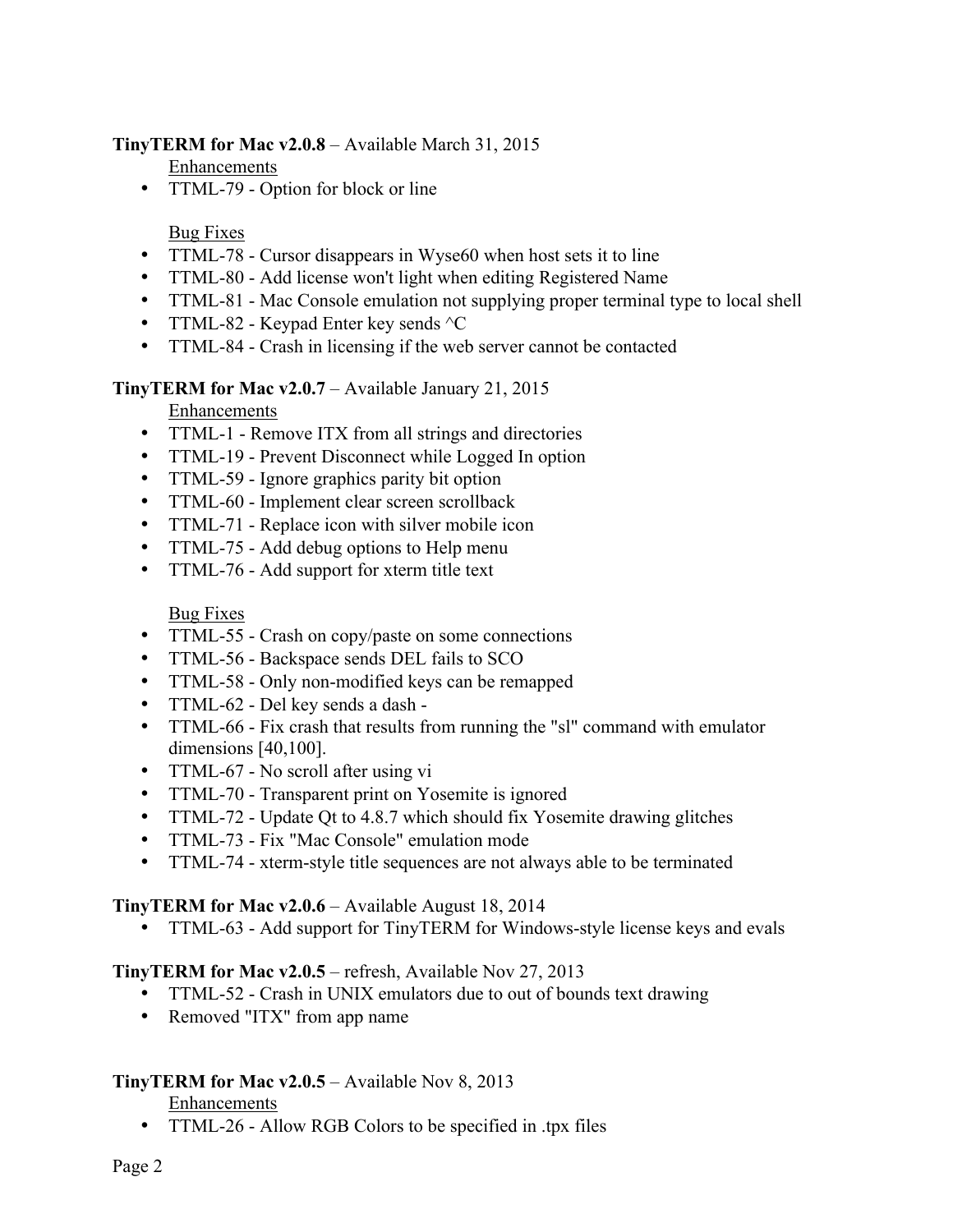• TTML-38 - WRU support

Bug Fixes

- TTML-5 Line insert font droppings
- TTML-18 Cursor position sequence  $\sqrt{5}$ [6n does not work
- TTML-20 Keyboard mappings transmitting in separate TCP packets
- TTML-21 Handle "tab title" sequences
- TTML-22 Line draw colors sometimes aren't correct
- TTML-29 Wyse50 Function key labeling line doesn't work properly
- TTML-31 Line draw is always white
- TTML-32 Tilde key doesn't work
- TTML-42 Fix font droppings (CR 1076)
- TTML-43 VT100 double-height chars drawn incorrectly (CR 1098)

# **TinyTERM for Mac 2.0.4**

- TTML-13 Use keyboard Insert key in Mac
- TTML-11 Close on disconnect fails w/SSH (CR 1105)
- TTML-20 Keyboard mappings transmitting in separate TCP packets
- Connecting from the menu or keyboard shortcut opens a new window, rather than affecting the existing one
- Attempting a connection without a hostname presents a warning message, rather than a passphrase dialog

# **TinyTERM for Mac v2.0.1** – February 27, 2012

- Enter key fix on settings dialog
- 3101/3151 order change in settings dialog
- Change default font size to 8
- Shift-Tab acts as Tab (CR 992)

# **TinyTERM for Mac v2.0.0** – February 10, 2012 (Available February 15, 2012)

- Transparent printing support (CR 954)
- Print screen support (CR 968)
- Programmable function key button bar with more keys available (CRs 970, 988)
- Multisession/multiple window support (CR 977)
- Close on disconnect option (CR 985)
- Fixed "Error reading private key" when using RSA authentication (CR 989)

# **TinyTERM ITX for Mac v1.0.6** – September 1, 2011

- App Store support (available September, 2011)
- Onscreen function keys support

# **TinyTERM ITX for Mac v1.0.5** – June 2011

- Copy/paste changed to Apple standard
- QT scrollwheel fixed
- Extendable lines/cols when window resized
- Auto line-wrapping when columns resized